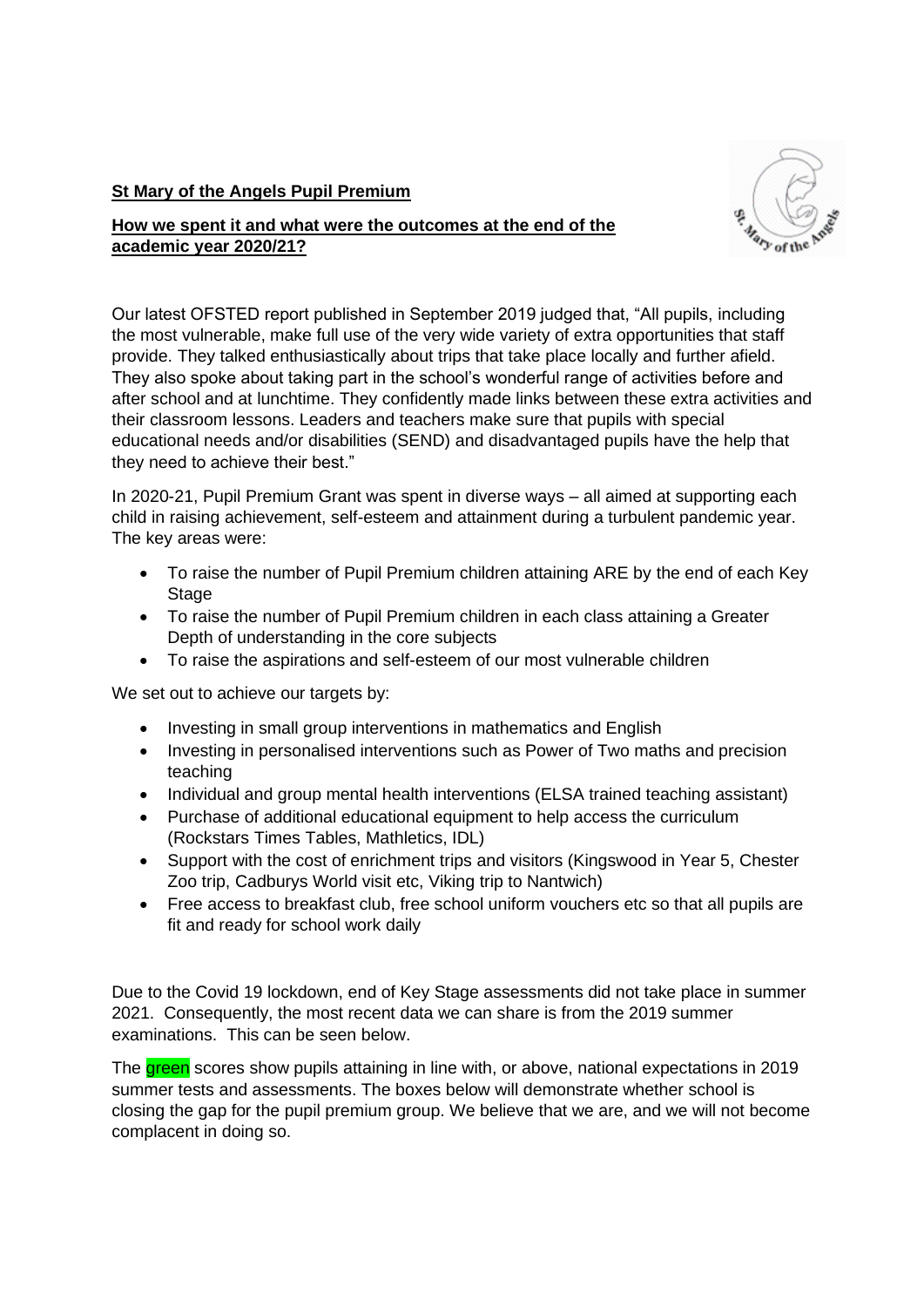Green scores show pupils attaining in line with, or above, national expectations in 2019 summer tests and assessments.

Key Stage 2 - percentage of children achieving expected standard and greater depth, May 2019.

| <b>Y6 SATS latest test results</b>    | % Children at the national standard<br>(% attaining at greater depth in red) |     |                 |     |  |
|---------------------------------------|------------------------------------------------------------------------------|-----|-----------------|-----|--|
| <b>Subjects</b>                       | St. Mary's                                                                   |     | <b>National</b> |     |  |
| ALL SUBJECTS COMBINED (R, Wr, Ma)     | 90%                                                                          |     | 65%             |     |  |
| <b>Reading test</b>                   | 97%                                                                          | 60% | 73%             | 27% |  |
| Grammar/punctuation/spelling test     | 97%                                                                          | 63% | 78%             | 36% |  |
| <b>Mathematics tests</b>              | 97%                                                                          | 43% | 79%             | 27% |  |
| Writing (internal teacher assessment) | 90%                                                                          | 13% | 78%             | 20% |  |
| Average scaled score; Reading         | 110<br>104                                                                   |     |                 |     |  |
| Average scaled score;                 | 112                                                                          |     | 106             |     |  |
| Spelling, punctuation and grammar     |                                                                              |     |                 |     |  |
| Average scaled score; Maths           | 108                                                                          |     | 105             |     |  |

Key Stage 1 - percentage of children achieving expected standard, May 2019.

| Y2 results         | % Children reaching the standard |                 |  |
|--------------------|----------------------------------|-----------------|--|
| <b>Subjects</b>    | Our school                       | <b>National</b> |  |
| Reading            | 80%                              | 76%             |  |
| <b>Writing</b>     | 77%                              | 70%             |  |
| <b>Mathematics</b> | 83%                              | 76%             |  |

Phonics Screening Check – Latest Results

| Y2 results         | % Children reaching the standard |                 |  |
|--------------------|----------------------------------|-----------------|--|
| <b>Subjects</b>    | Our school                       | <b>National</b> |  |
| Reading            | 80%                              | 76%             |  |
| <b>Writing</b>     | 77%                              | 70%             |  |
| <b>Mathematics</b> | 83%                              | 76%             |  |